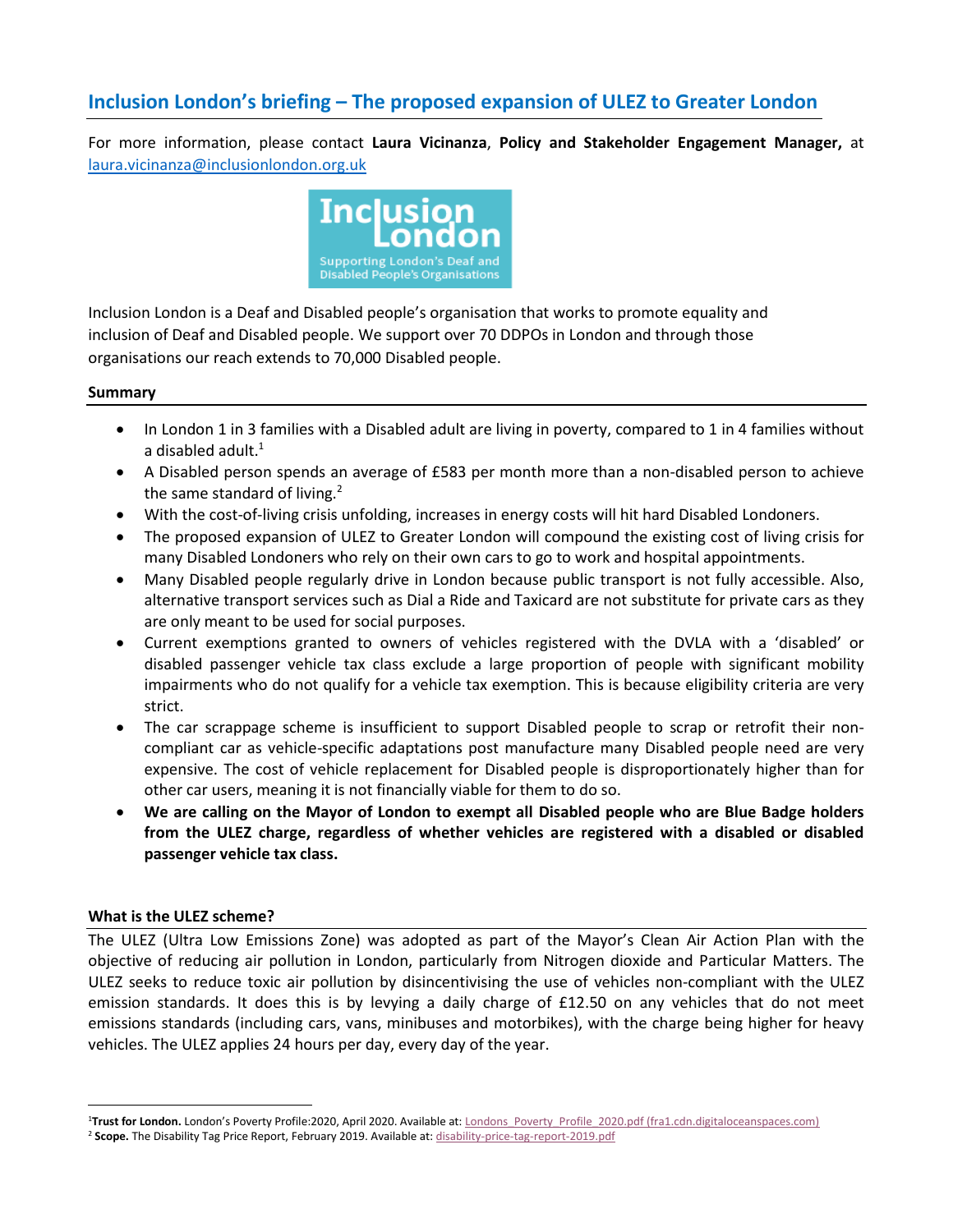#### **What are ULEZ emission standards?**

To meet the ULEZ emissions standard, vehicles must meet the required Euro emissions standard for their vehicle and emission type. The ULEZ standards are:

- Euro 3 for motorcycles, mopeds, motorised tricycles and quadricycles (L category)
- Euro 4 (NOx) for petrol cars, vans, minibuses and other specialist vehicles
- Euro 6 (NOx and PM) for diesel cars, vans and minibuses and other specialist vehicles.

# **Proposed expansion of ULEZ to Greater London**

From its introduction on 8 April 2019, the ULEZ initially only applied to vehicles travelling in central London. However, by way of the Greater London Low Emission Zone Charging (Variation and Transitional Provisions) Order 2018 (**"the Variation Order"**), the ULEZ area was expanded from central London to inner London (up to the North and South Circular roads). This extension came into force on 25 October 2021, though the legal basis for the extension was put into place in 2018.

On 4<sup>th</sup> March 2022 the Mayor, Sadiq Khan, announced that he had asked TfL to develop proposals for a public consultation on expanding the Ultra-Low Emission Zone London-wide from 2023, to make London a greener, healthier and less congested city. The Mayor argued that expanding ULEZ London-wide will help protect Londoners and the economy from the damaging impact of air pollution and carbon emissions whilst keeping the number of people affected by any new charge to an absolute minimum as the cost of living increases. He also claimed he is strongly committed to help Disabled people and Londoners on lower incomes to adapt to the extended London-wide ULEZ, with as big a scrappage scheme as is feasible.

# **ULEZ expansion will cause financial hardship to many disabled people**

Inclusion London values the actions the Mayor of London has taken over the years to tackle pollution, carbon emissions and congestion in London and welcomes the efforts that have been made until now to reduce the circulation of polluting vehicles on the road in the city.

However, we are extremely concerned that the current proposal to expand ULEZ to Greater London threatens to cause real financial hardship to many Deaf and Disabled Londoners who already live in poverty and experience significant deprivation. We have already witnessed the disproportionate adverse impact that the expansion of ULEZ from central to inner London in 2021 has had on Deaf and Disabled Londoners who regularly drive in London. We believe that by expanding ULEZ even further to cover Greater London, Deaf and Disabled people will be worst hit by this proposal unless significant changes are made to the scheme and necessary measures are put in place by the GLA to mitigate the impact of this policy on Deaf and Disabled Londoners.

## **Cost of living crisis**

Deaf and Disabled Londoners are more likely to experience poverty and inequality than people who are not disabled. Research from Trust for London shows that 1 in 3 families with a disabled adult are living in poverty, compared to 1 in 4 families without a disabled adult.

Poverty is compounded by the higher costs of living with a disability, including higher energy costs. Disabled people's energy costs are often higher than those of non-disabled people because they may need to run the heating more (to cope with lower mobility or prevent severe illness due to weakened immune systems) and to charge essential medical and mobility equipment. A Disabled person already spends an average of £583 per month more than a non-disabled person to achieve the same standard of living. For one in five of Disabled people, these extra costs reach more than £1,000 a month.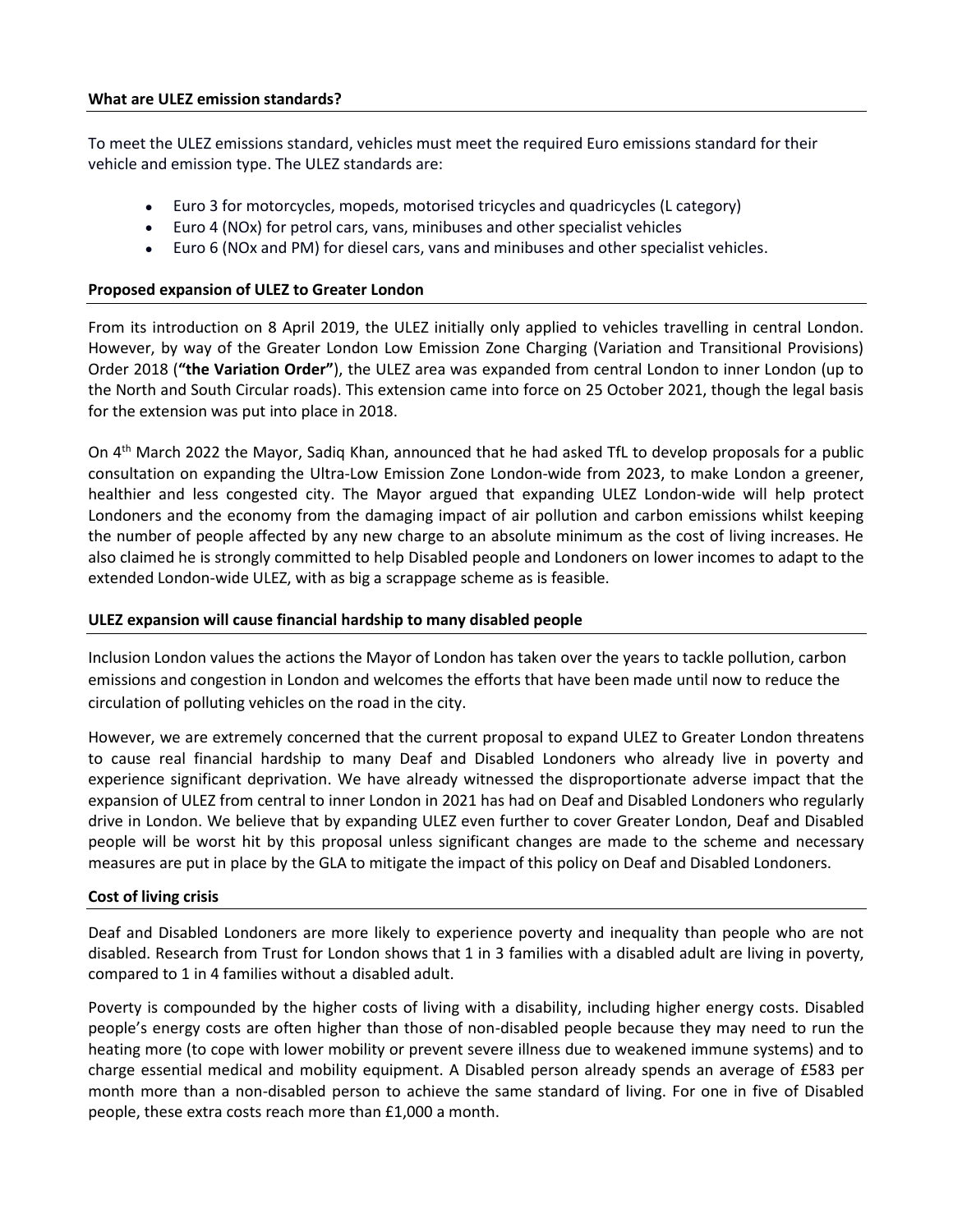The cost of living for Disabled Londoners was already a challenge before the pandemic. However, with London facing the highest levels of inflation in the UK since April 2021, the costs of food and energy in London have started rising exponentially over the last six months.<sup>3</sup> As the cost-of-living crisis unfolds, the expected increases in energy costs will hit hard Deaf and Disabled Londoners.

## **Blue Badge holders should be exempted from the ULEZ charge**

We believe that the current proposal to extend ULEZ to Greater London will have a devastating impact on those Disabled people who regularly need to drive into London and will therefore compound the existing cost of living crisis for many of them. In light of the existing cost of living crisis, we urge the Mayor of London to grant to all Blue Badge holders an exemption from the ULEZ daily charge. As of March 2021, 2.7% of the population in London are Blue Badge holders, meaning that there are 247,000 Blue Badge holders who are already exempted from the London Congestion Charge.<sup>4</sup>

We also believe all Blue Badge holders should be exempted from the ULEZ daily charge because:

- Public transport is not fully accessible to disabled people, with only 33% of London Tube stations offering step-free access.<sup>5</sup> Also, alternative transport services such as Dial a Ride and Taxicard are only meant to be used for social purposes, like going shopping, visiting friends and family, and going out to events, and many disabled Londoners rely on the use of their own cars to go to work and attend hospital appointments;
- Many people with significant mobility impairments who are Blue Badge holders have vehicles which are not registered with the DVLA with a 'disabled' or 'disabled passenger vehicle' tax class and are not currently exempted from the ULEZ daily charge valid until 25 October 2025. These vehicles do not qualify for a vehicle tax exemption because eligibility criteria to qualify for the exemption are very strict.
- The car scrappage scheme is insufficient to support Disabled people to scrap or retrofit their non-compliant car as vehicle-specific adaptations post manufacture many Disabled people need are very expensive. The cost of vehicle replacement for Disabled people is disproportionately higher than for other car users, meaning it is not financially viable for them to do so.

## **Why Blue Badge holders are not exempted from the ULEZ charge**

We know that on several occasions the Mayor of London has announced he excludes the possibility of exempting Blue Badge holders from the ULEZ charge by arguing that:

- there are already exemptions in place for drivers of vehicles with a disabled or disabled passenger vehicle tax class, and wheelchair-adapted private hire vehicles, who will be exempt from the charge until October 2025;
- Disabled people can choose to use a range of ULEZ compliant vehicles, rely on public transport and use other transport options available in London for disabled people, namely Dial a Ride and Taxicard;
- Disabled people can be eligible for the GLA's car scrappage scheme which would help drivers scrap their older, more polluting vehicles and switch to cleaner forms of transport, use a car club vehicle or purchase newer, cleaner models that are ULEZ-compliant.<sup>6</sup>

<sup>3</sup> **NIESR.** Monthly CPI Tracker, January 2022. Available at[: NIESR-Monthly-CPI-Tracker-January-2022-FINAL-1.pdf](https://www.niesr.ac.uk/wp-content/uploads/2022/01/NIESR-Monthly-CPI-Tracker-January-2022-FINAL-1.pdf)

<sup>4</sup> **Department for Transport.** Blue Badge scheme statistics, England:2021, January 2022. Available at: [https://www.gov.uk/government/statistics/blue](https://www.gov.uk/government/statistics/blue-badge-scheme-statistics-2021/blue-badge-scheme-statistics-england-2021)[badge-scheme-statistics-2021/blue-badge-scheme-statistics-england-2021](https://www.gov.uk/government/statistics/blue-badge-scheme-statistics-2021/blue-badge-scheme-statistics-england-2021)

<sup>5</sup> <https://tfl.gov.uk/travel-information/improvements-and-projects/step-free-access>

<sup>6</sup> <https://www.london.gov.uk/questions/2021/2191>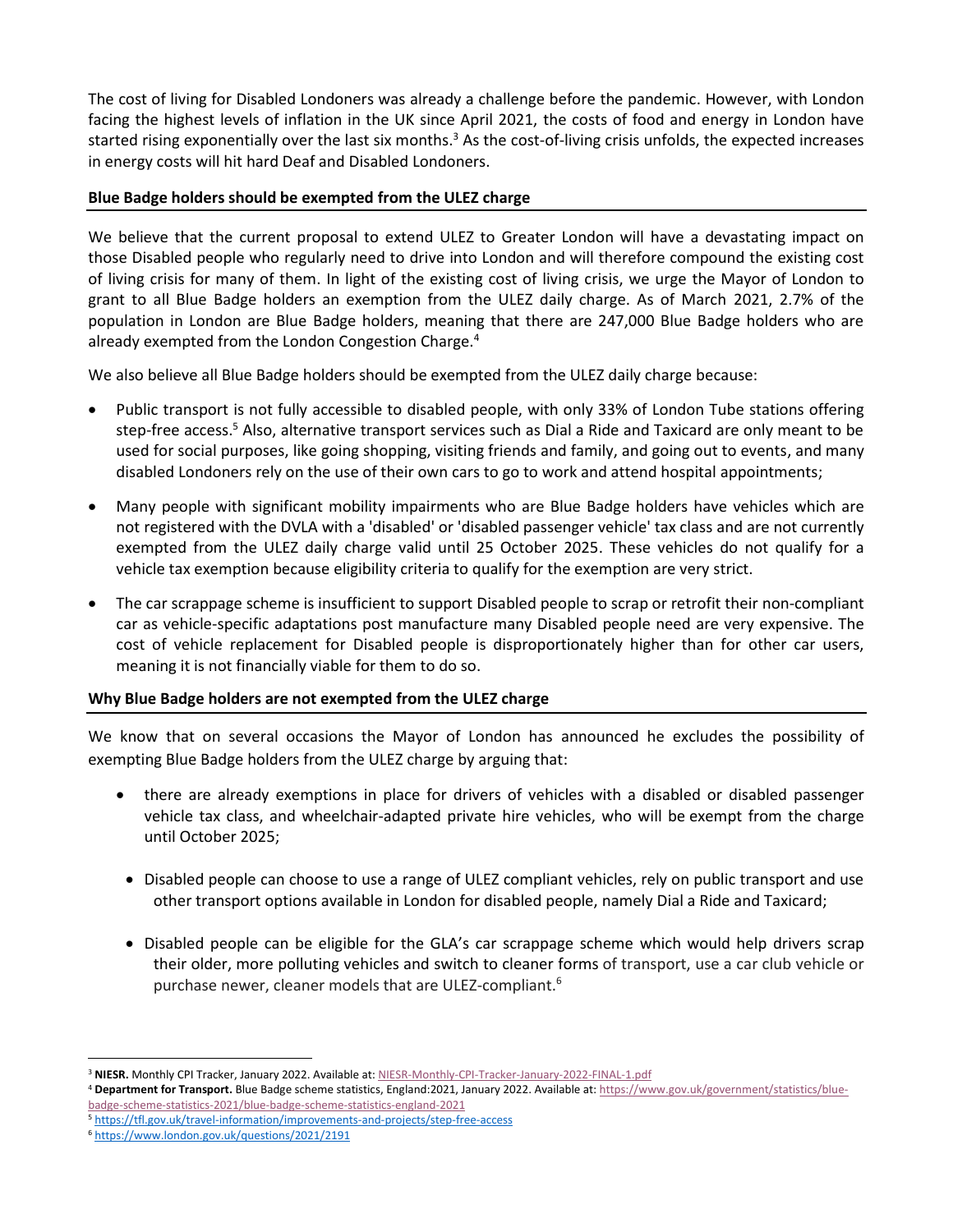However, our evidence suggests that some of the assumptions underpinning the ULEZ scheme are fallacious because they overlook a series of issues affecting Disabled Londoners and we believe that measures which have been taken until now to mitigate the impact of this policy on disabled people have been insufficient to prevent them from experiencing financial hardship.

# **Discounts and exemptions for disabled people under ULEZ**

Blue Badge holders whose vehicles do not meet the ULEZ emissions standards do not have to pay the charge if their vehicles are registered with the DVLA with a 'disabled' or 'disabled passenger vehicle' tax class. This specific exemption applies until 25 October 2025 and in order to register for this class, vehicle owners must receive one of the following:

- higher rate mobility component of Disability Living Allowance (DLA)
- enhanced rate mobility component of Personal Independence Payment (PIP)
- higher rate mobility component of Child Disability Payment
- War Pensioners' Mobility Supplement
- Armed Forces Independence Payment

The vehicle must be registered in the Disabled person's name or their nominated driver's name. It must only be used for the Disabled person's personal needs. It cannot be used by the nominated driver for their own personal use.

According to data provided by the Department of Transport, at the end of 2016 there were approximately 34,000 private vehicles registered as 'disabled' tax class and exempt from vehicle tax in Greater London. Of these, approximately 23,000 were petrol cars, 8,300 were diesel cars and the rest were either electric or hybrid. Assuming the age profile of the vehicles in 2016, Jacobs estimated that in 2021 there would be approximately 12,000 non-compliant disability tax-exempt private cars, of which approximately 6,600 would be diesel and 5,400 petrol.<sup>7</sup>

In the 2022's Integrated Impact Assessment conducted by Jacobs, it is proposed that the grace period is extended to 24 October 2017. While we welcome the decision to grant this temporary exemption, we are concerned about the negative impact that the removal of this temporary exemption will have on Disabled Londoners with disability tax-exempt private cars following 24 October 2027.

We also believe that there is a fundamental problem with the decision to only exempt from the charge vehicles that are registered as disabled tax class because there are many Blue Badge holders who daily rely on the use of private cars which do not meet the ULEZ emissions standards and do not qualify for the tax exemption. We estimate that there are approximately 50,000 Blue Badge holders who have vehicles not compliant with ULEZ.<sup>8</sup> However, approximately 30,000 of these Blue Badge holders do not qualify for a tax exemption and, for this reason, have been and will continue to be subject to the ULEZ charge. Therefore, many vulnerable Blue Badge holders have been and will continue to be charged £12.50 per day, or up to £87.50 per week, in order to be able to drive their car in London.

<sup>7</sup> **Jacobs.** Ultra-Low Emission Zone – Integrated Impact Assessment, Appendix C2, December 2017 (par.2.3.20). Available at:

[https://www.london.gov.uk/sites/default/files/appendix\\_c2\\_integrated\\_impact\\_assessment.pdf](https://www.london.gov.uk/sites/default/files/appendix_c2_integrated_impact_assessment.pdf)

<sup>8</sup> Letter from [Deputy Mayor for Transport, Heidi Alexander, to Tony Devenish AM \(September 2021\)](file:///C:/Users/LauraVicinanza/OneDrive%20-%20Inclusion%20London/Desktop/TD%20-%20HA%20070921%20(002).pdf)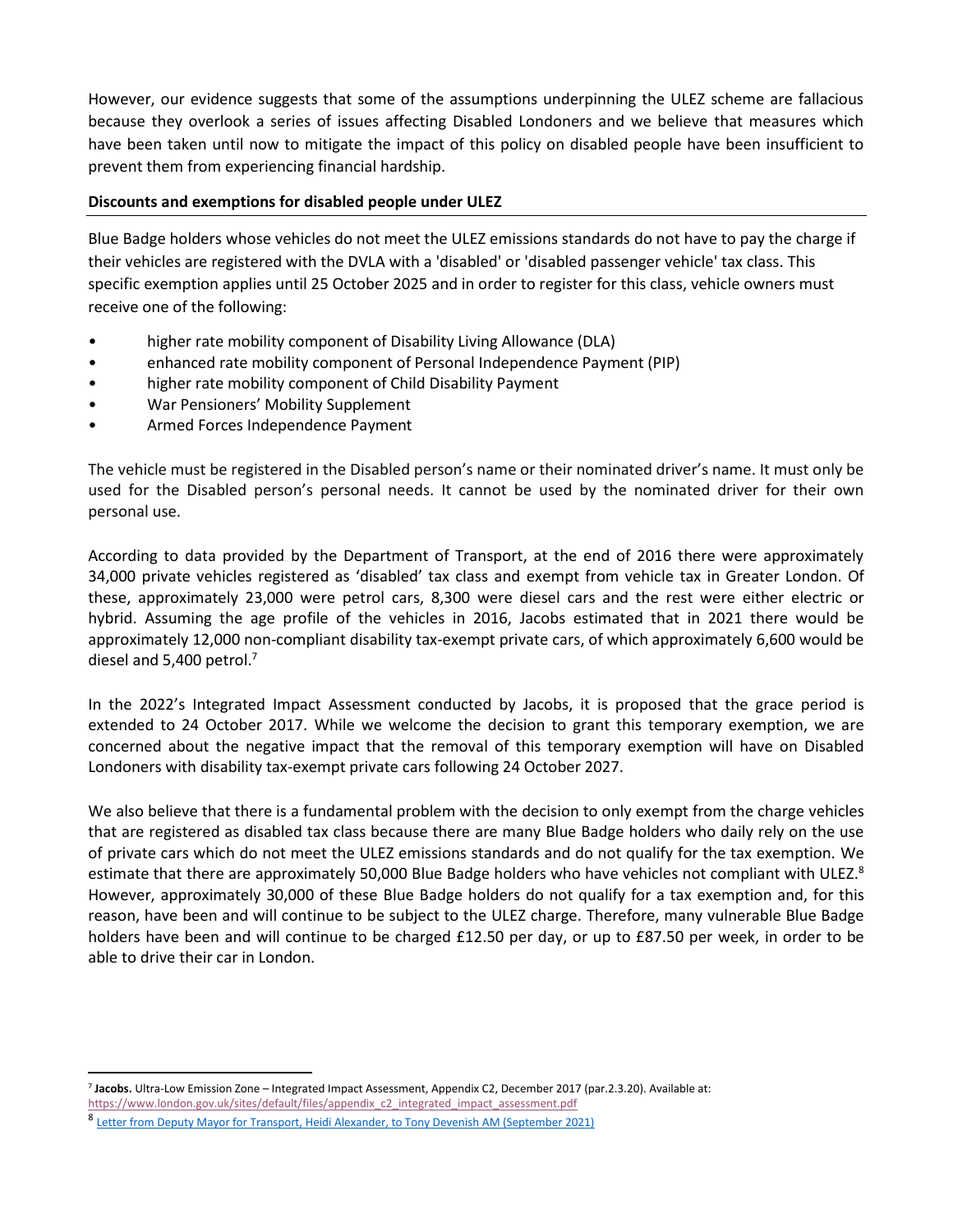**We are calling on the Mayor of London to exempt all Blue Badge holders from the ULEZ charge, regardless of whether vehicles are registered with a disabled or disabled passenger vehicle tax class. This is because eligibility criteria to qualify for a vehicle tax exemption are very strict, meaning people with significant physical impairments are subject to the ULEZ charge.** 

Blue Badge holders are people with serious walking and/or mobility difficulties, including people with hidden impairments that are not immediately apparent to others and who, as a result, are conferred a range of parking benefits. When a person holds a Blue Badge, it is linked to the individual rather than a vehicle, meaning it can be used by the disabled individual when travelling in another person's car. This is particularly useful, for example, when a person is unable to drive or does not have access to a vehicle and is reliant upon a friend, family member or carer to help them travel around.

In the 2017's Integrated Impact Assessment conducted by Jacobs, Tfl overlooked the fact that Blue Badge holders may not qualify for vehicle tax exemptions and fails to understand why it is so. When people are assessed for PIP, people with mobility issues can either get the mobility component of PIP at a standard or at an enhanced rate. People with mobility issues who score between 8 and 11 points in total, qualify for the standard rate of the PIP mobility component. There are many people with severe physical impairments who score 10 or 11 but do not reach the 12 points required for the enhanced rate. People only score 10 when they:

- cannot follow the route of an unfamiliar journey without another person, assistance dog or orientation aid;
- cannot undertake any journey because it would cause them overwhelming psychological distress;
- can stand and then move using an aid or appliance more than 20 metres but no more than 50 metres.

All these people do not qualify for a vehicle tax exemption and are therefore subject to daily charges of £12.50 every time they drive in London, whether it be to see a family member, go to hospital, or go to work. Many of these disabled people are disproportionately represented in lower income groups and are therefore unable to afford to pay these daily charges.

In the 2022's Integrated Impact Assessment, Jacobs states that the proposed expansion of ULEZ to Greater London is expected to cause a disproportionate negative financial impact on those Disabled people who rely on transport by a non-compliant vehicle and who do not qualify for the disabled vehicle tax exemption.<sup>9</sup> However, no substantive mitigation measure is proposed to prevent Disabled people from experiencing financial hardship.

## **Public transport and other accessible transport options (Dial a Ride, Taxicard)**

The proposed expansion of ULEZ rests on the assumption that those Londoners whose vehicles do not meet the ULEZ emissions standards will be able to rely on public transport and other accessible transport options to travel in London. However, only 33% of London Tube stations offer step-free access, meaning that they are not fully accessible to Disabled people. In the 2022's Integrated Impact Assessment conducted by Jacobs for Tfl, it is acknowledged that Disabled people encounter significant barriers when using public transport due to the lack of accessibility.<sup>10</sup> Jacobs also acknowledge that due to the lack of accessible transport and the proposed expansion of ULEZ to Greater London, many Disabled Londoners would stay at home because they cannot afford to pay the charge, leading to social exclusion and isolation, which would in turn result in poor wellbeing

<sup>9</sup> **Jacobs**. London-wide ULEZ Integrated Impact Assessment, May 2022 (p.84)

<sup>10</sup> **Jacobs**. London-wide ULEZ Integrated Impact Assessment, May 2022 (p.84)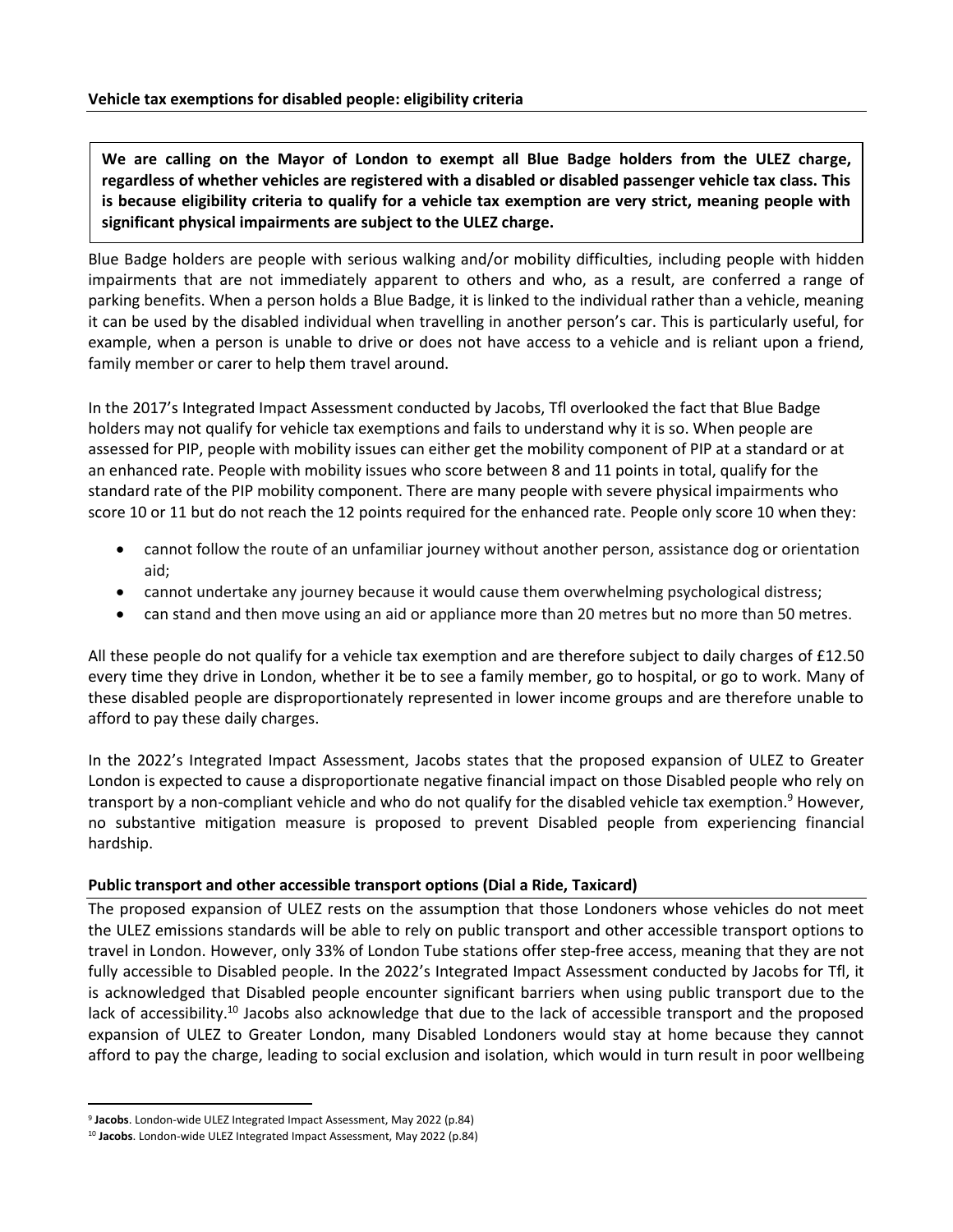outcomes and exacerbate health inequalities.<sup>11</sup> Despite this recognition, no substantial mitigation measures are proposed to address this fundamental issue.

Alternative transport options that are currently available for disabled people include Dial a Ride and Taxicard. London Dial-a-Ride is a free door-to-door public transport service for passengers with mobility impairments who find it hard to use public transport. Dial-a-Ride provides a service that disabled people can use for leisure, visiting relatives and friends or going shopping. However, we know that Dial a Ride cannot always accommodate all journey requests, especially for same day bookings, due to lack of availability of minibuses and increased demand from passengers. Most importantly, Dial-a-Ride cannot be used for daily trips to work, day centres and schools, and cannot accommodate trips to hospital and clinic appointments. This means disabled people who need to go to work or go to the hospital are often unable to leave their house and live independently as their non-disabled peers.

Taxicard offers subsidised travel in licensed taxis and private hire vehicles (mini cabs) to London residents with serious mobility impairments or who are severely sight impaired. Like Dial a Ride, the scheme provides trips for social purposes only, for example going shopping, visiting friends and family, and going out to events, meaning disabled people cannot use it daily to go to work or attend hospital appointments. In addition to this, Taxicard journeys can be very expensive if people need to travel long distances and is in fact best suited to short journeys in and around people's local areas.

**Considering the service limitations of Dial a Ride and Taxicard, these transport options cannot be considered substitutes for private cars. Disabled people who cannot use public transport to travel in London, regularly need to drive for purposes that are not covered by current transport services and cannot therefore be left to exclusively rely on Dial a Ride and Taxicard.**

## **NHS Reimbursement Scheme**

In the 2022's Integrated Impact Assessment, Jacobs references the NHS Reimbursement Scheme as a potential measure to mitigate the negative impact of the proposed expansion of ULEZ on those Disabled people who travel by non-compliant private cars to access medical appointments in outer London.<sup>12</sup> Currently there are reimbursements in place for NHS patients accessing healthcare facilities travelling in a vehicle which does not meet the ULEZ standards if they are:

- (i) a patient who: has a compromised immune system or requires regular therapy, assessment or recurrent surgical intervention; and is clinically assessed as too ill, weak or disabled to travel to an appointment on public transport;
- (ii) or (i) a patient who is clinically assessed, in accordance with the advice of National Health Service for the time being applicable, as being high or moderate risk from COVID-19.

Jacobs assume that Disabled people can be eligible for NHS reimbursements under these criteria and are therefore able to attend medical appointments. However, they acknowledge that the process of applying for reimbursements for the ULEZ charge is complicated and bureaucratic $13$  and that bureaucratic barriers often restrict legitimate claims for support and pose additional stress and strain, risking the health of Disabled people.<sup>14</sup> They also recognise that the reimbursement scheme may not be as effective in helping people on low incomes who may struggle to pay the charge upfront, particularly Disabled people who are more likely to be in

<sup>11</sup> **Jacobs**. London-wide ULEZ Integrated Impact Assessment, May 2022 (p.106)

<sup>12</sup> **Jacobs**. London-wide ULEZ Integrated Impact Assessment, May 2022 (p.96)

<sup>13</sup> **Jacobs**. London-wide ULEZ Integrated Impact Assessment, May 2022 (p.96)

<sup>14</sup> **Jacobs**. London-wide ULEZ Integrated Impact Assessment, May 2022 (p.105)